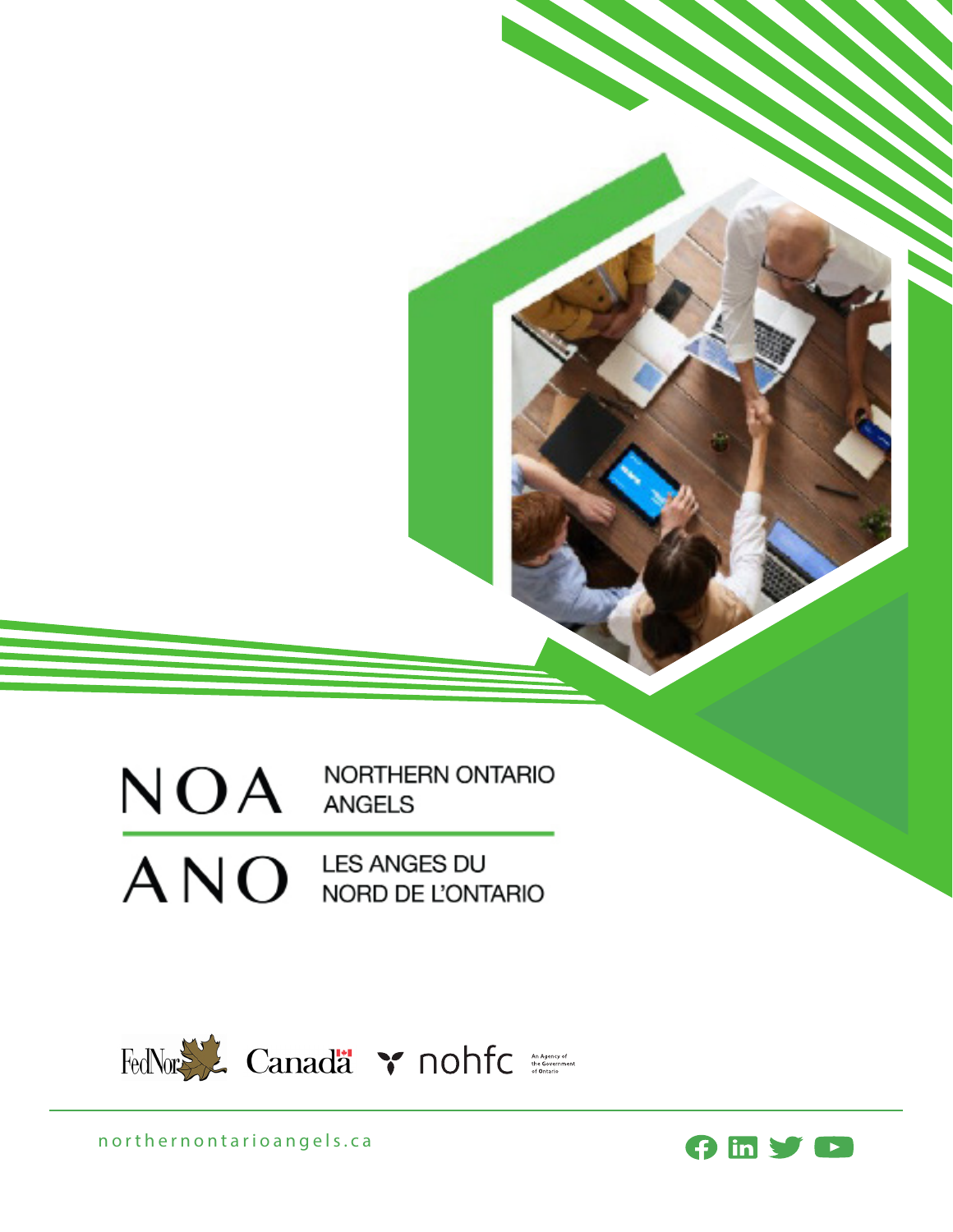# Our Vision

Economic Prosperity across Northern Ontario

## **Our Mission**

Connecting Angel Investors to Northern Ontario Entrepreneurs



"

**National Angel Capital Organization**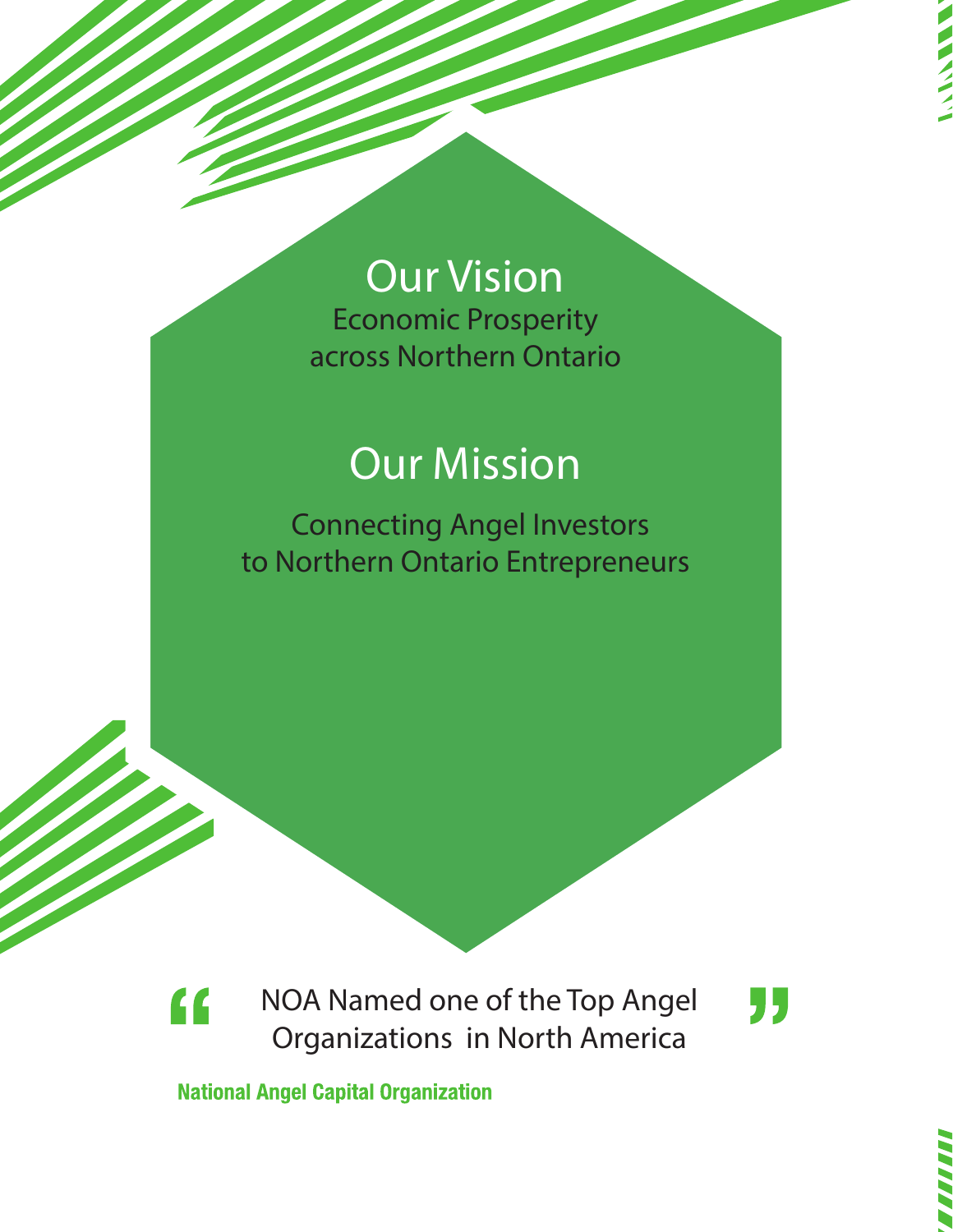## About Us

Northern Ontario Angels (NOA) is a member based not-for-profit organization formed in 2005 that facilitates the connection between Entrepreneurs and accredited Angel Investors in Northern Ontario.

NOA is governed by a professional, regional Board of Directors with experience across all sectors. NOA is staffed with an Executive Director, an Operations & Events Manager, and part-time NOA Consultants from across Northern Ontario.

As part of our commitment to our members, our NOA Consultants offer access to local investment opportunities, exceptional due diligence, research, guidance and mentorship. They work closely with Entrepreneurs to help them become investment ready and then have them pitch their business virtually and face to face to Investors.

NOA has built trusted relationships with over 480 accredited Investors from North America and around the World, with the majority from Northern Ontario.

NOA collaborates with the Regional Innovation Centres, Economic Development Corporations, Business Centres and other Angel Organizations to strengthen relationships across the North and within Canada.

NOA is funded by the Federal Economic Development Agency for Northern Ontario (FedNor) and the Northern Ontario Heritage Fund Corporation (NOHFC). We partner with regional and national corporations to offer opportunities and services to our members and their portfolio companies. These Partnerships exist and are available at a variety of levels. Details can be found within this brochure and further information can be required from our Operations & Events Manager.

### NOA BOARD OF DIRECTORS

Executive Committee Donna Smith, Thunder Bay Chair Cory Robin, Timmins Secretary Nathan Dool, Sault Ste. Marie Treasurer

#### **Directors**

Yannick Benoit, North Bay Sandi Boucher, Thunder Bay Cindy Campbell, Timmins Anshumali Dwivedi, Sault Ste. Marie Dan Hollingsworth, Sault Ste. Marie Ian Kilgour, North Bay Dr. Deborah Saunders, Sudbury

Management Team Ian Lane, Sudbury Executive Director Mary Long-Irwin, Thunder Bay Director of International Development Kim Wahamaa-Deschenes Operations & Events Manager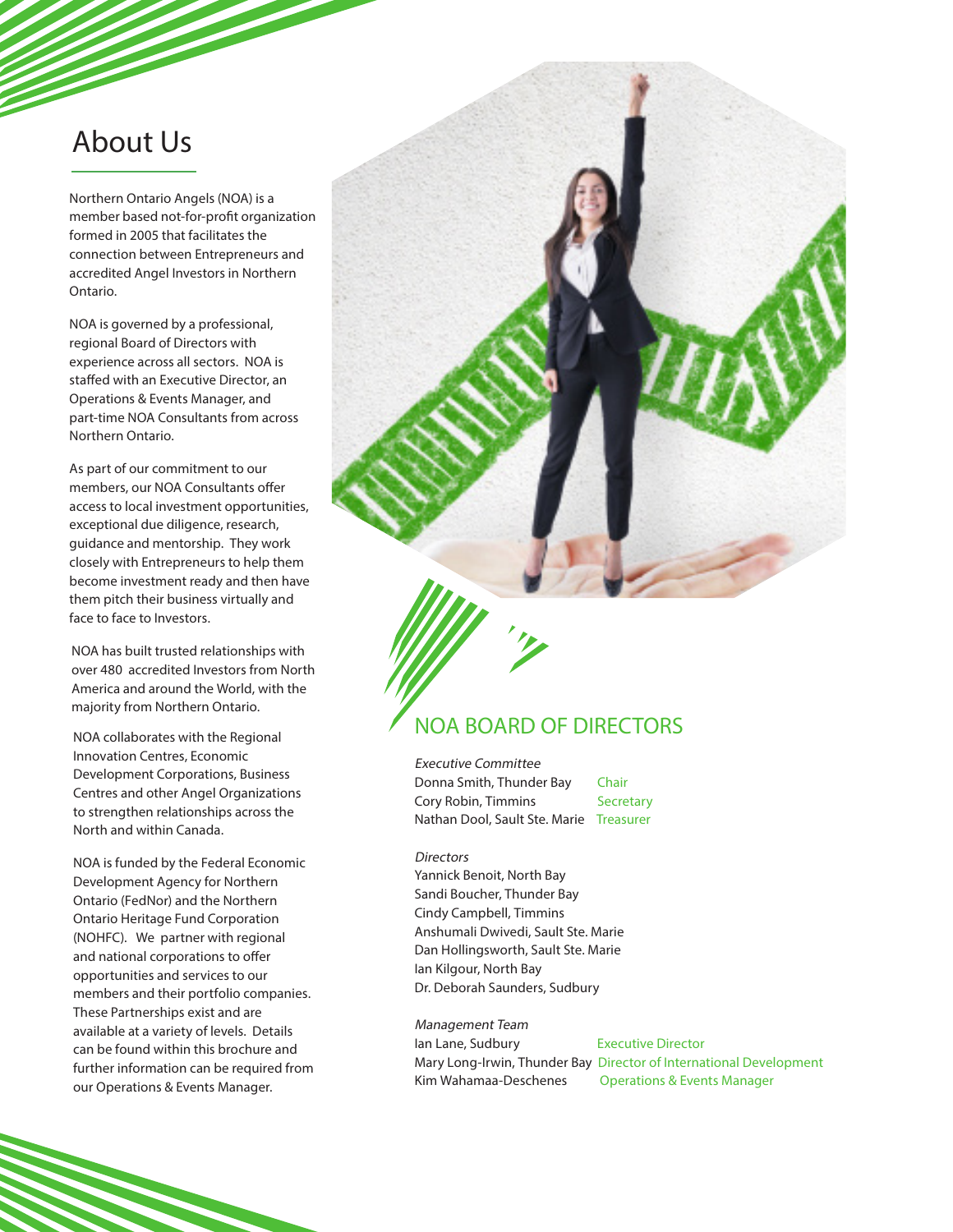## Our Values

Trust - Trust is the foundation upon which Northern Ontario Angels has built its reputation with Investors and Entrepreneurs. Our Investor members entrust us with their plans and expectations. Entrepreneurs rely on us to seek out investment and expertise. This trust manifests through the common goal of building a stronger Northern Ontario economy.

Expertise - Professional quality results are achieved through our passion, leadership, education, responsibility, and accountability. The quality of our people and the excellence in our operations lead to NOA's successful results, known around the world.

Integrity - NOA proudly upholds the values of honesty, truthfulness and sincerity, while remaining ethical and fair in even the most difficult situations. The effort, time and due diligence put into every deal is true to our mission of delivering superior results in a professional manner.

Strong Governance - With representation across Northern Ontario, the Board of Directors have the professionalism and diverse knowledge to set NOA's strategic priorities and provide effective fiduciary oversight.

Confidentiality NOA Investor members and Entrepreneurs know that our Staff and Consultants will safeguard and protect the privacy of all matters, in all circumstances.

Collaboration NOA fosters internal collaborations with partners and stakeholders to develop strategies and educational programs for entrepreneurs and investors to support economic prosperity across Northern Ontario. These partnerships stimulate lead generation opportunities to NOA for sustainability and growth.

## "

We are very proud to be named one of the TOP Angel Organizations in North America. This accreditation has put NOA on the map of connecting our Northern Ontario Entrepreneurs to the World! Together we are a global success! Thank you to our funding agencies FedNor and NOHFC, and our Partners. Thank you to our Board, our Staff and our Consultants together with our angel investors and entrepreneurs. Your commitment to our organization drove this achievement!

Donna Smith, Chair NOA Board of Directors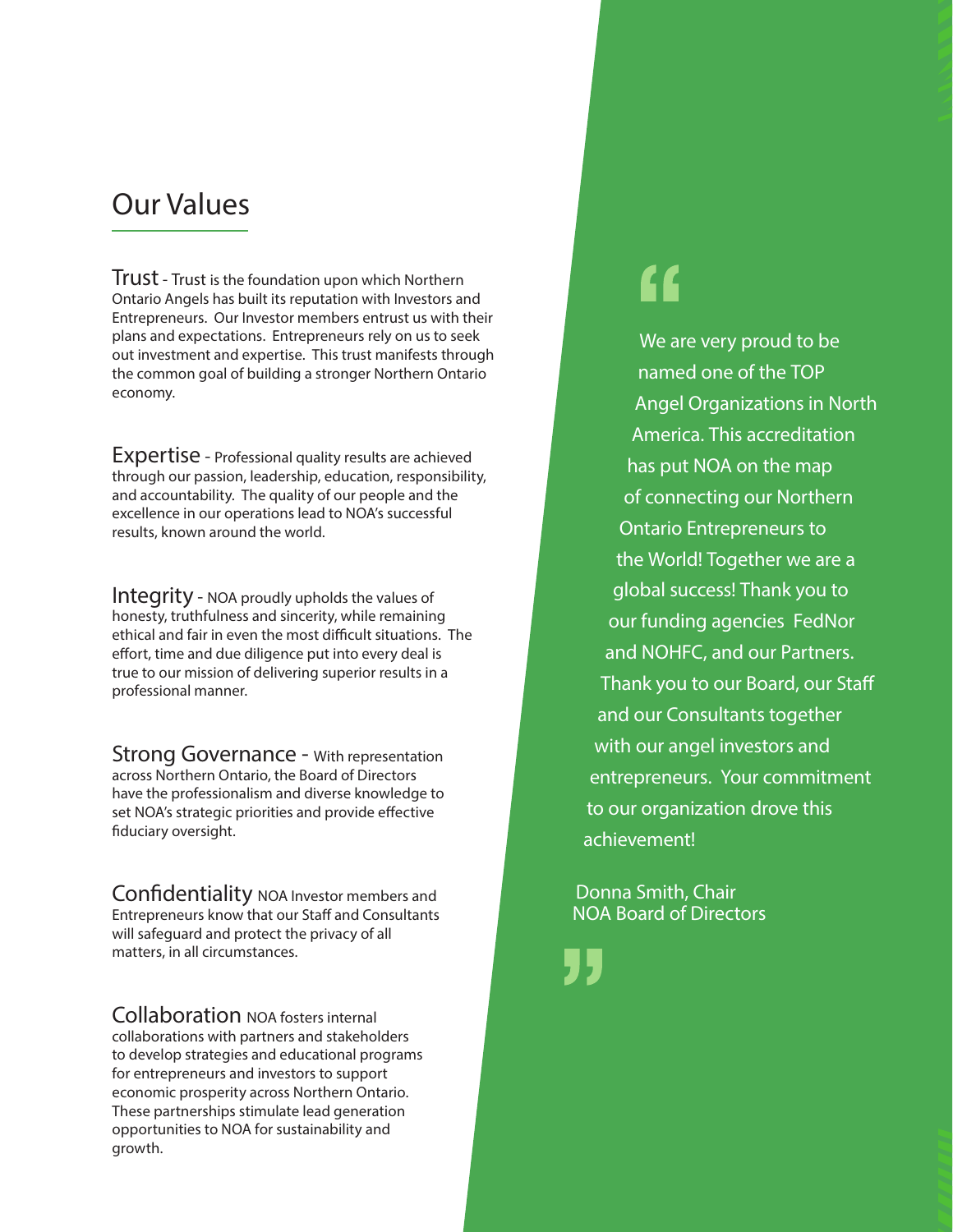## Our Process

### Applying Companies

Entrepreneurs from Northern Ontario can submit their application online at www.northernontarioangels.ca. The Executive Director reviews all applications and introduces successful applicants to their local NOA Consultant.

The NOA Consultant helps the applicant Entrepreneur understand the investment process, giving them tools needed to become investment ready. When the Entrepreneur is ready, a public or private pitch event is organized where the Entrepreneur presents to Investor members in attendance. The presentation is also recorded for absent members to view, and the details of this opportunity is placed on the NOA private Investor portal.

Non-Disclosure Agreements are signed by both Entrepreneurs & Investors.

NOA matches the Entrepreneur with the Investor(s) and they make their own legal arrangements to complete the investment. NOA takes no fees from the companies and all Investors are responsible for their own investments.

### Applying Investors

Accredited Investors from anywhere in the world are welcome to join NOA. Investors are invited to apply online through our website. They are required to complete an investment criteria document that will inform NOA staff of their investment references regarding sector, stage, and the amounts they are willing to invest. This will allow staff to provide curated opportunities that match their criteria.

## Our Success

NOA Deals Aggregated 2005 - March 2022

465 Companies Received Investment \$663 M Total Investment from all Sources \$206 M NOA Member Investment 5,641 New Full-time Jobs 3,216 Maintained Full-time Jobs

### Details **Sectors**

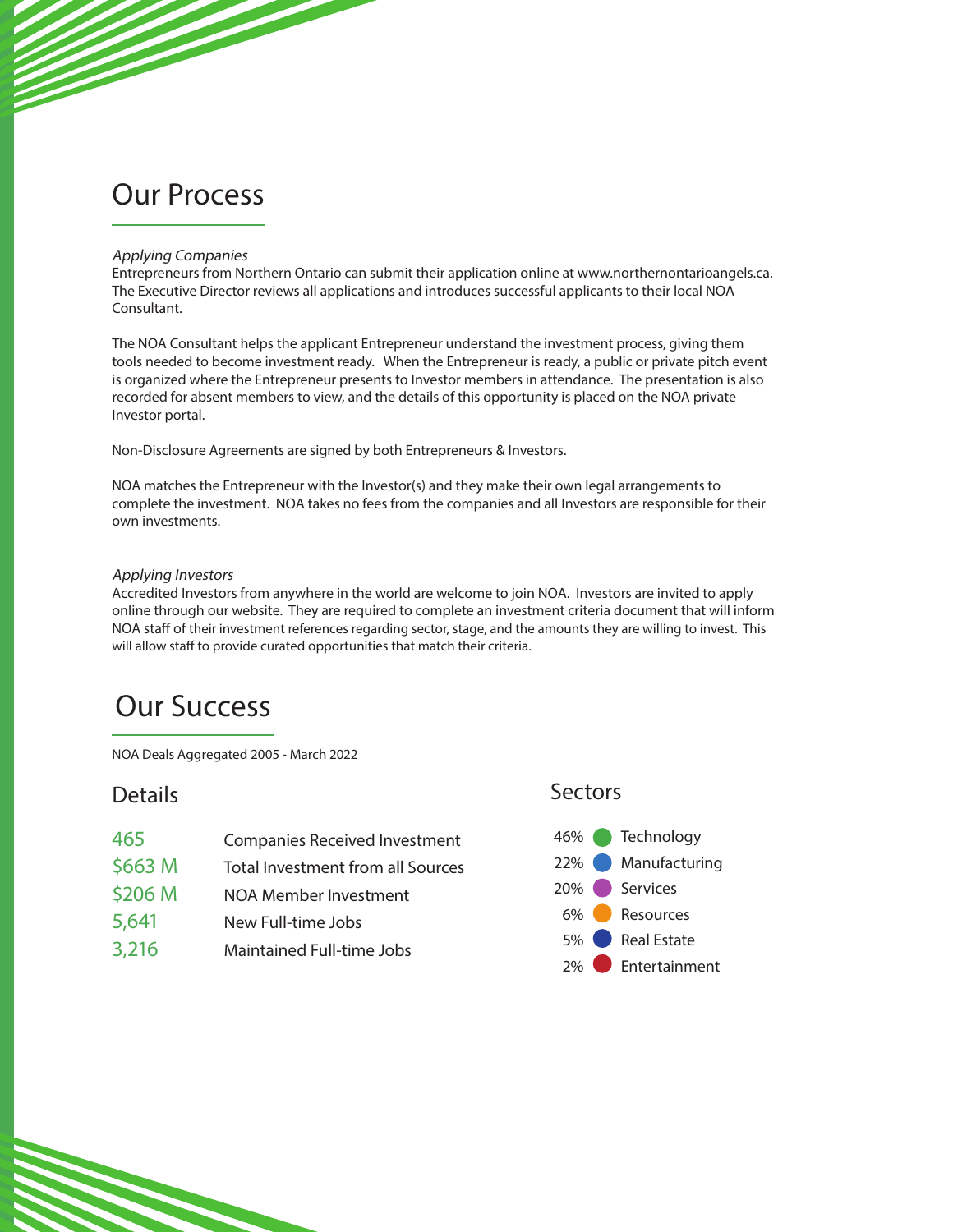## Our Partner Levels

|                                                                      | <b>Diamond</b><br>\$20,000                                                                                  | Platinum<br>\$15,000                                                                                        | Gold<br>\$10,000                                                                   | Silver<br>\$5,000                             | <b>Bronze</b><br>\$2,500  | Event<br>\$1,000            |
|----------------------------------------------------------------------|-------------------------------------------------------------------------------------------------------------|-------------------------------------------------------------------------------------------------------------|------------------------------------------------------------------------------------|-----------------------------------------------|---------------------------|-----------------------------|
| No. of Partnerships<br>Available                                     | 2 Max.                                                                                                      | 2 Max.                                                                                                      | 4 Max.                                                                             | Unlimited                                     | Unlimited                 | Unlimited                   |
| <b>Recognition at</b><br><b>Sessions</b>                             | Co-Host with<br>speaking opportunity                                                                        | Co-Host with<br>speaking opportunity                                                                        | Announcement and<br>Corporate logo large                                           | Corporate logo<br>medium                      | Corporate logo small      | Corporate logo              |
| Recognition on<br><b>NOA Website</b>                                 | Banner Ad &<br>Corporate Video Link                                                                         | Banner Ad &<br>Corporate Video Link                                                                         | Banner Ad                                                                          | Corporate logo large                          | Corporate logo medium     |                             |
| Complimentary<br>Session<br>Registration                             | 16 Registrations                                                                                            | 12 Registrations                                                                                            | 8 Registrations                                                                    | 2 Registrations                               | 2 Registrations           | 1 Registration              |
| Logo on NOA Pop<br><b>Up Banner</b>                                  | Corporate logo large                                                                                        | Corporate logo large                                                                                        | Corporate logo large                                                               | Corporate logo<br>medium                      | Corporate logo small      |                             |
| <b>Exhibitor Booth at</b><br><b>NOA Sessions</b>                     | Preferred slot and<br>promotional material                                                                  | Preferred slot and<br>promotional material                                                                  | Preferred slot and/or<br>promotional material                                      | Preferred slot and/or<br>promotional material | Promotional material only | Digital<br>Promo Material   |
| Social Media<br>Promotion                                            | Six social media posts<br>per year                                                                          | Five social media<br>posts per year                                                                         | Four social media<br>posts per year                                                | Two social media<br>posts per year            |                           |                             |
| Promotion of<br>Services to<br><b>Entrepreneurs and</b><br>Investors | Quarterly<br>E-Newsletter Articles/<br>Promotion                                                            | Quarterly<br>E-Newsletter Articles/<br>Promotion                                                            | 2 email ads<br>per year                                                            | 2 email ads per year                          |                           |                             |
| <b>VIP Seating at NOA</b><br><b>Sessions</b>                         | Preferred seating<br>with key stakeholders                                                                  | Preferred seating<br>with key stakeholders                                                                  | Preferred seating with<br>key entrepreneurs<br>and investors                       |                                               |                           |                             |
| <b>Digital Promotion</b>                                             | Opportunity to<br>link video, logo<br>on Website.<br>Investor Portal.<br>Company Feature in<br>E-Newsletter | Opportunity to<br>link video, logo<br>on Website.<br>Investor Portal.<br>Company Feature in<br>E-Newsletter | Opportunity to<br>link video, logo on<br>Website, Investor<br>Portal, E-Newsletter |                                               |                           |                             |
| Opportunity to Co-<br><b>Host Virtual Event</b>                      | 4 per year                                                                                                  | 4 per year                                                                                                  | 3 per year                                                                         | 1 per year                                    |                           |                             |
| <b>Preferred Speaking</b><br>Opportunities                           | Co-Host Event                                                                                               | Co-Host Event                                                                                               | Co-Host Event                                                                      |                                               |                           | 2 minute<br>corporate intro |



Brand awareness through digital platforms including the NOA website, social media, e-newsletter and virtual/face to face events, plus local media exposure.

Increase your reach to valuable connections with Partners, Entrepreneurs and Investors.

 $\bigvee$  1,000+ website visitors per month.

Regional, Provincial, National and International exposure. 12 Investment / Pitch Events per year across Northern Ontario. (Public, Private & Virtual Sessions)

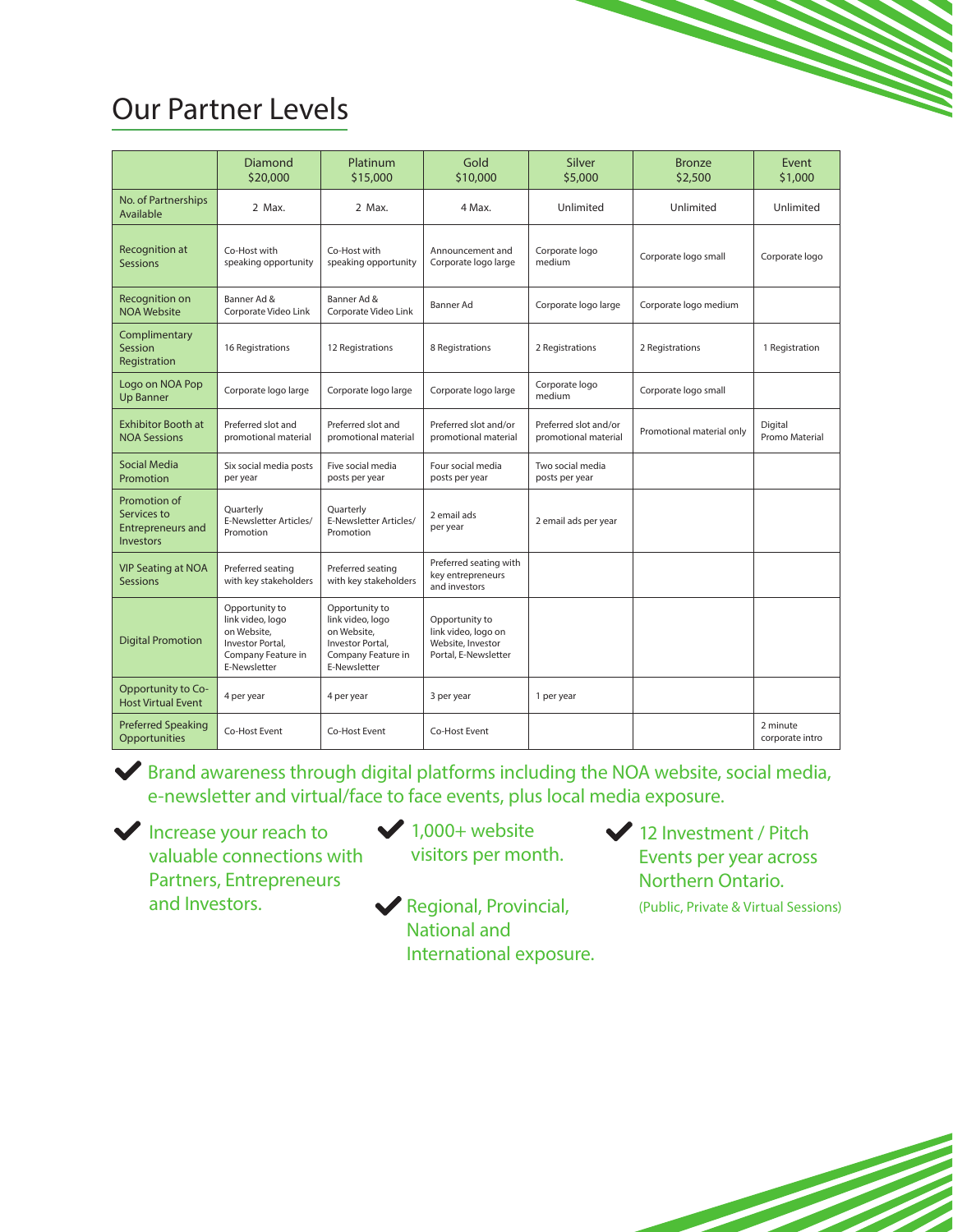



Partnering with Northern Ontario Angels was an easy choice for BDO Canada because we are committed to supporting Entrepreneurs across Northern Ontario. The connections we have made with NOA members through the many events they hold throughout the year allows us to do just that. It's exciting to see the variety of business and investment opportunities from the NOA members, and to help with their accounting, tax and advisory questions to help them grow their businesses.

Blair Smith, CPA, CA, Office Managing Partner, BDO Canada - Northern Ontario



Northern Ontario Angels has provided me and my firm with the unique opportunity to support the vital Northern Ontario startup ecosystem, through the delivery of Intellectual Property education (IP) and tailoring our firms' services specifically to meet the needs of startups and the management of their IP portfolio. NOA was an obvious choice for B&P to support and partner with, as their values and spirit are aligned with the values and spirit that B&P possesses. The NOA team consists of professionals that truly care about building a strong and lasting foundation for startups. For example, one great benefit of being involved with NOA is the vast network of relationships that they have built over time, across Northern Ontario, and their ability to connect the right individuals within this network, with one another. Through their many events and activities, we have been able to educate a large number of entrepreneurs on the subject of their IP, and IP in general, while also meeting other proponents and supporters of the startup ecosystem, to understand how we can collectively continue enhancing and lending support to the ecosystem as a whole.

Tony Orsi, Partner, Bereskin & Parr LLP

As an entrepreneur, I sincerely appreciate the value of the work Northern Ontario Angels does to empower entrepreneurs and startups in our Northern communities. The team at N1 Solutions believes in our vision to empower others. Our strategic partnership with NOA gives us the opportunity to help other entrepreneurs in the Northern Ontario network to make connections and build their business. Over the last year, we've co-hosted events, sponsored community awards and pitch competitions, and offered business opportunities and strategic sessions through NOA's network. We are grateful for the opportunity to support entrepreneurs and our business partners in Northern Ontario and look forward to our continued partnership with NOA.

Brad Gregorini, President at N1 Solutions Inc.



To become an NOA Partner, contact:

### Kim Wahamaa-Deschenes

Operations & Events Manager

 $\Xi$  kim@northernontarioangels.ca (888) 696-0808